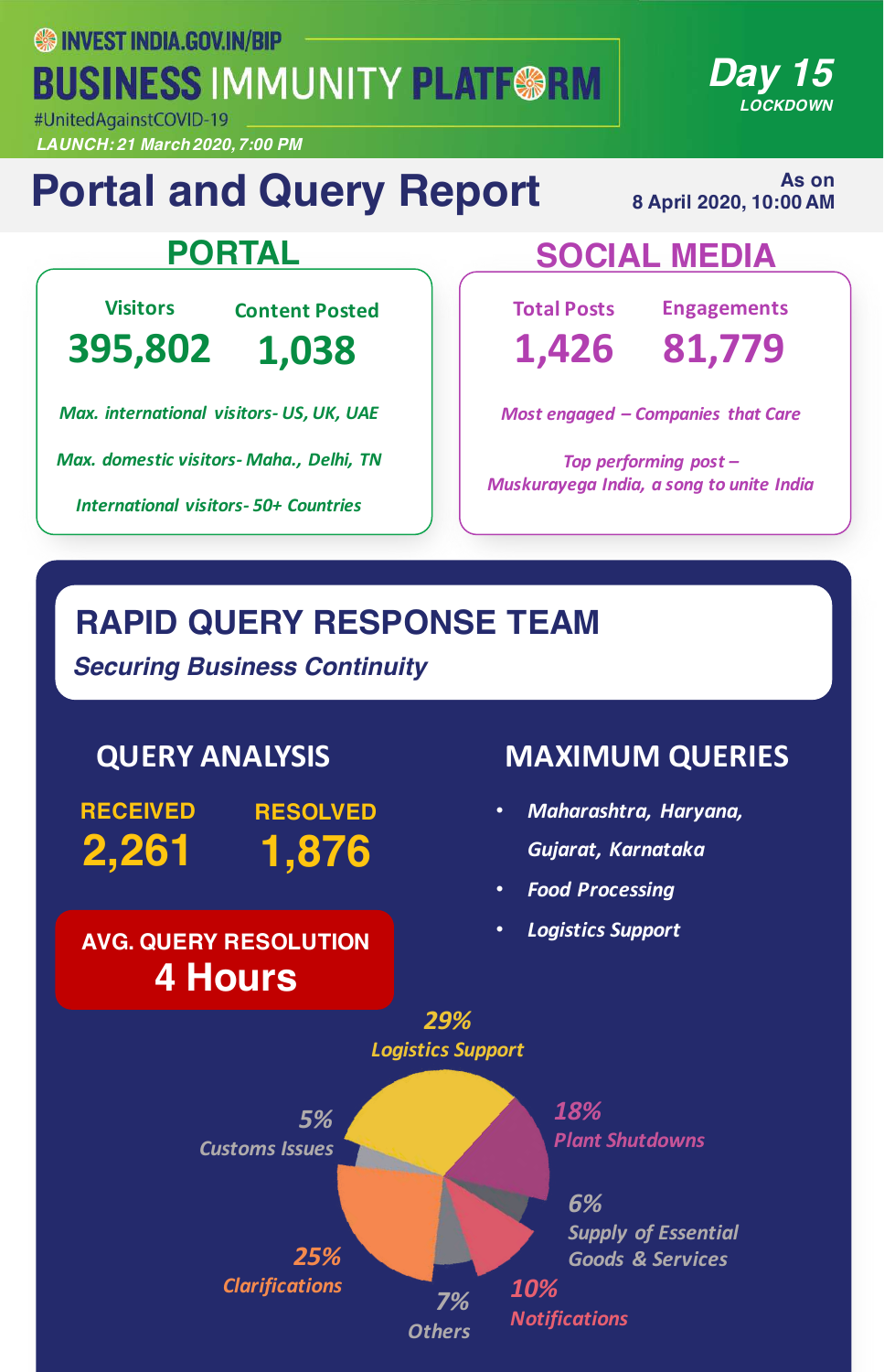#### **STATES' QUERY INSIGHTS**

**Haryana:** Reduced issues regarding *goods movement*

*Gujarat, Daman & Diu: Rise in* companies seeking approvals for inter*district movements*

#### **Telangana:** Rise in travel pass queries

*North-east: Streamlining crossborder movement of essential goods*

#### **QUERY MATRIX**

#### INFORMATION

| Information on Custom Clearances,<br><b>Employees Passes, Logistics</b><br>Support for Ikea<br><b>BUSINESS</b>          | Requested information on application<br>procedure for personal travel passes<br>in Maha. 3 people to travel to<br>Hyderabad to make ventilators |  |
|-------------------------------------------------------------------------------------------------------------------------|-------------------------------------------------------------------------------------------------------------------------------------------------|--|
|                                                                                                                         |                                                                                                                                                 |  |
| Curfew passes for 23 cabs in Mumbai used to<br>transport employees working in hospitals<br>and other essential services | Want to provide food to Isolation and<br>Quarantine centres setup by the Govt.<br>and large camps where homeless are<br>being housed            |  |

#### INTERVENTION

## MSME SUPPORT POWERED BY



#### **24/7 RESPONSE**

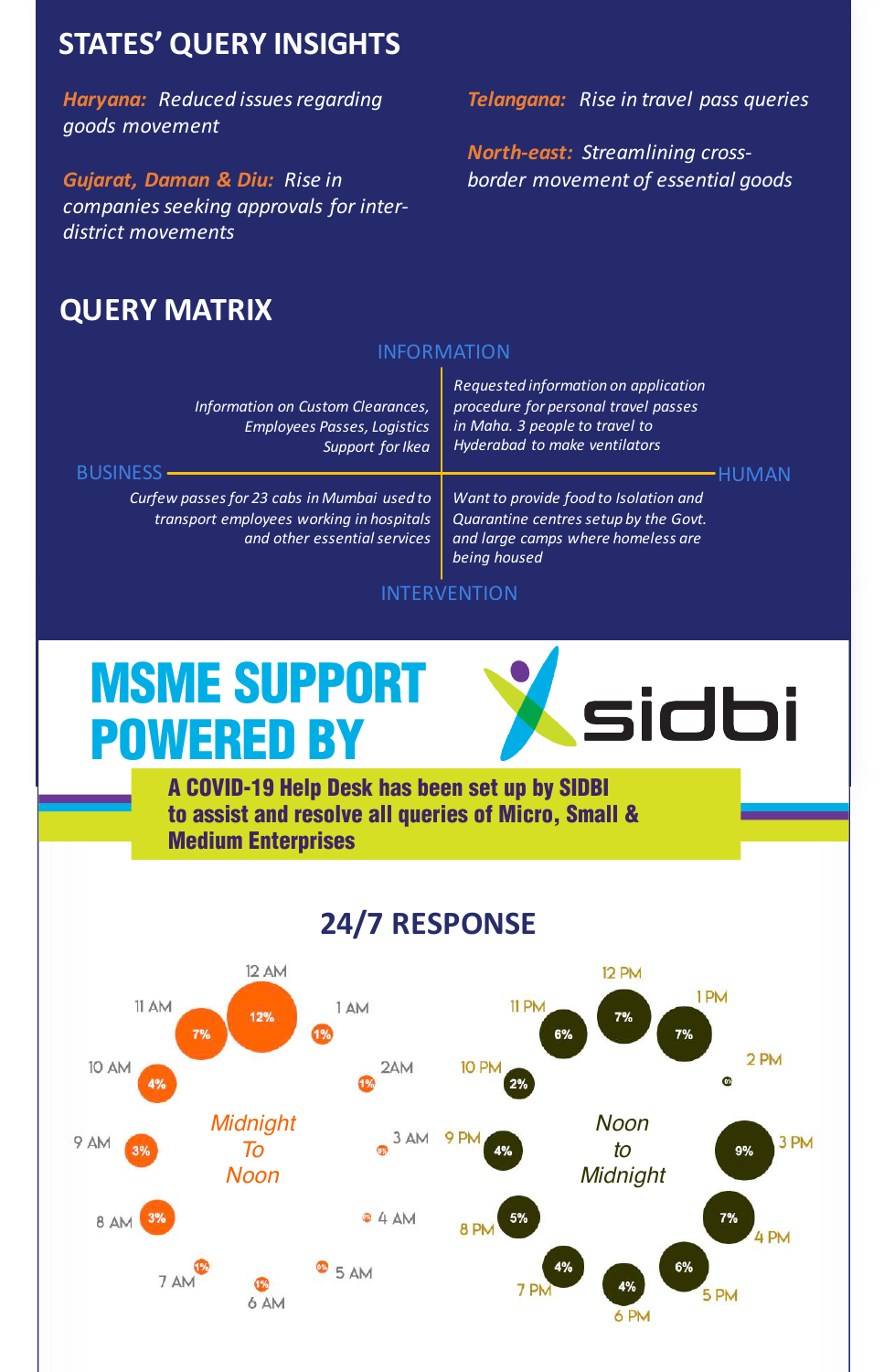#### **MAKING IT HAPPEN**

**Henkel MD:** Resolved issues across 5 *manufacturing units, 4 warehouses and*  2 supply chain companies to ensure business continuity and supply of *essential goods*

*Nocca Robotics: Obtained approval to receive imports of ventilators ensuring a continuous supply to hospitals*

**Siemens:** Obtained approval for *operating multiple supplier plants to ensure a continuous supply of essential commodities*

*Godrej & Boyce: Helped obtain approvals to manufacture urgently needed hospital beds*

*SV Agri: Ensured transportation of 500 MT* of perishable potato seeds to cold *storage within 24 hours of request*

#### **STAKEHOLDER OUTREACH TEAM**

#### *Bridging Global Partners*

#### **MISSIONS**

**Outreach to 12 Foreign Missions** for obtaining best practices and *suppliers of essential medical equipment:*

*Malaysia* | Japan | UK | Taiwan *Singapore | Russia | Indonesia China | Germany Sweden | South Korea | Denmark*

**Indian embassy in Denmark** has shared lists of companies for support in *healthcare operations through robotics and drones*

*Indian High Commission in Singapore secured donations of 30,000 Test Kits for ICMR*

**Allen Colopal & Domestic<br>
<b>2321** Corporates/Stakeholders contacted

*Indian High Commission in Malaysia exploring availability of gloves and PPEs*

*Embassy of India in Russia arranging ventilators and masks*

**Indian Embassy in Japan** organizing *masks, monitors, nebulizers and thermometers*

*High Commission in London organizing technical know-how for Anaesthetic Ventilator and similar equipment*

**Indian-Taipei association** confirmed supply of PPEs, goggles and peripherals *for ventilators, hospital beds, isolation room designs*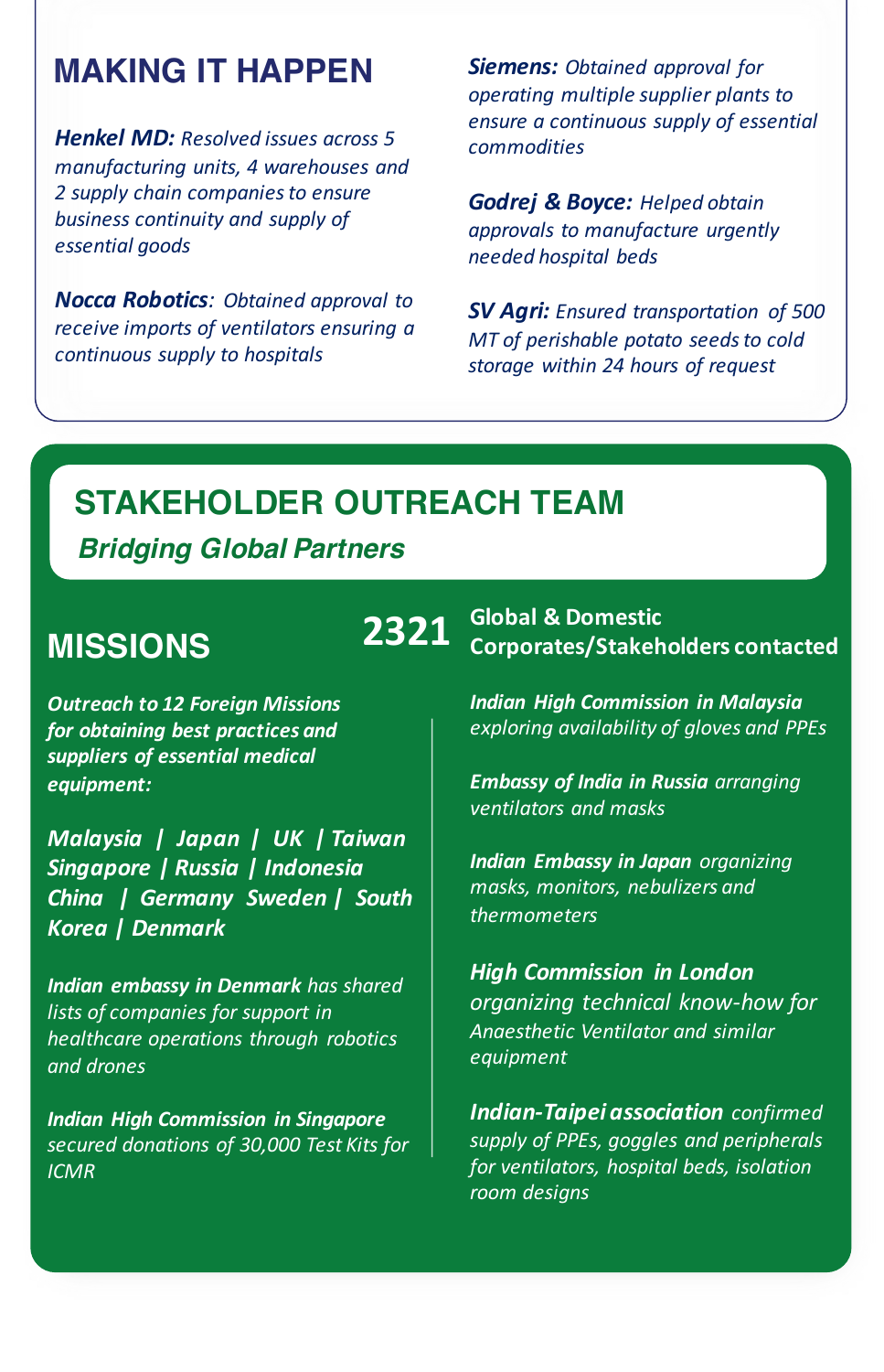#### **DISCUSSIONS WITH INDUSTRY AND KEY STAKEHOLDERS**

|                                                                                                             | <b>DATE</b>              | <b>PARTICIPANTS</b>                                                                               | <b>DISCUSSION POINTS</b>                                                         |  |
|-------------------------------------------------------------------------------------------------------------|--------------------------|---------------------------------------------------------------------------------------------------|----------------------------------------------------------------------------------|--|
| <b>COMING UP!</b>                                                                                           | 9-April<br><b>12 PM</b>  | <b>AmCham Membership</b>                                                                          | <b>Issue resolution and how companies</b><br>can contribute to COVID-19 response |  |
|                                                                                                             | 10-April<br>7 PM         | <b>USISPF Membership</b>                                                                          | <b>Issue resolution and update on the</b><br>latest situation                    |  |
|                                                                                                             | 14-April<br><b>12 PM</b> | <b>Indo-American Chamber of</b><br><b>Commerce</b>                                                | <b>Corporates' response to COVID-19</b>                                          |  |
|                                                                                                             | 14-April<br>2 PM         | <b>Indo-German Chamber of</b><br><b>Commerce, Maharashtra</b><br><b>Officials, German Embassy</b> | <b>Issue resolution for German</b><br>companies                                  |  |
|                                                                                                             | 1-April                  | <b>American companies, USIBC</b>                                                                  | Logistics issues resolution, medical<br>equipment manufacturing                  |  |
|                                                                                                             | 30-Mar                   | <b>Swedish Companies, SCCI</b>                                                                    | <b>Issue Resolution</b>                                                          |  |
|                                                                                                             | 29-Mar                   | <b>US Life Sciences Companies,</b><br><b>USIBC</b>                                                | <b>Issue Resolution, Information on</b><br>contribution to COVID Response        |  |
|                                                                                                             | 23-Mar                   | <b>US Fin. Services Companies,</b><br><b>US Treasury, USIBC</b>                                   | <b>Issue Resolution</b>                                                          |  |
|                                                                                                             |                          |                                                                                                   |                                                                                  |  |
|                                                                                                             |                          |                                                                                                   |                                                                                  |  |
| <b>BUSINESS RECONSTRUCTION TEAM</b><br><b>Resurgent India</b>                                               |                          |                                                                                                   |                                                                                  |  |
| <b>PARTNERS - Bain &amp; Company, EY, PwC, BCG, Primus Partners, Mirae</b><br><b>Asset Management, KPMG</b> |                          |                                                                                                   |                                                                                  |  |

### **BUSINESS RECONSTRUCTION TEAM**

## PARTNERS - Bain & Company, EY, PwC, BCG, Primus Partners, Mirae

*Creating a strategic and 'ready to implement' plan of action for India's economic revival by analysing quantitative and qualitative metrics across states, districts and sectors*

### **METHODOLOGY** • *State Governments* **Drafting PHASE-1 of Economic Revival Plan**

- **Micro/macro-level on steps to** *implement across key broad frameworks and timelines*
- *All-partner discussion: 8 Workstreams identified to be allocated*
- *inputs/information on industrial clusters and business operations*
- Industry's feedback on best *practices, policy suggestions and SoPs*
- *Invest India's sector and state teams to collate feedback*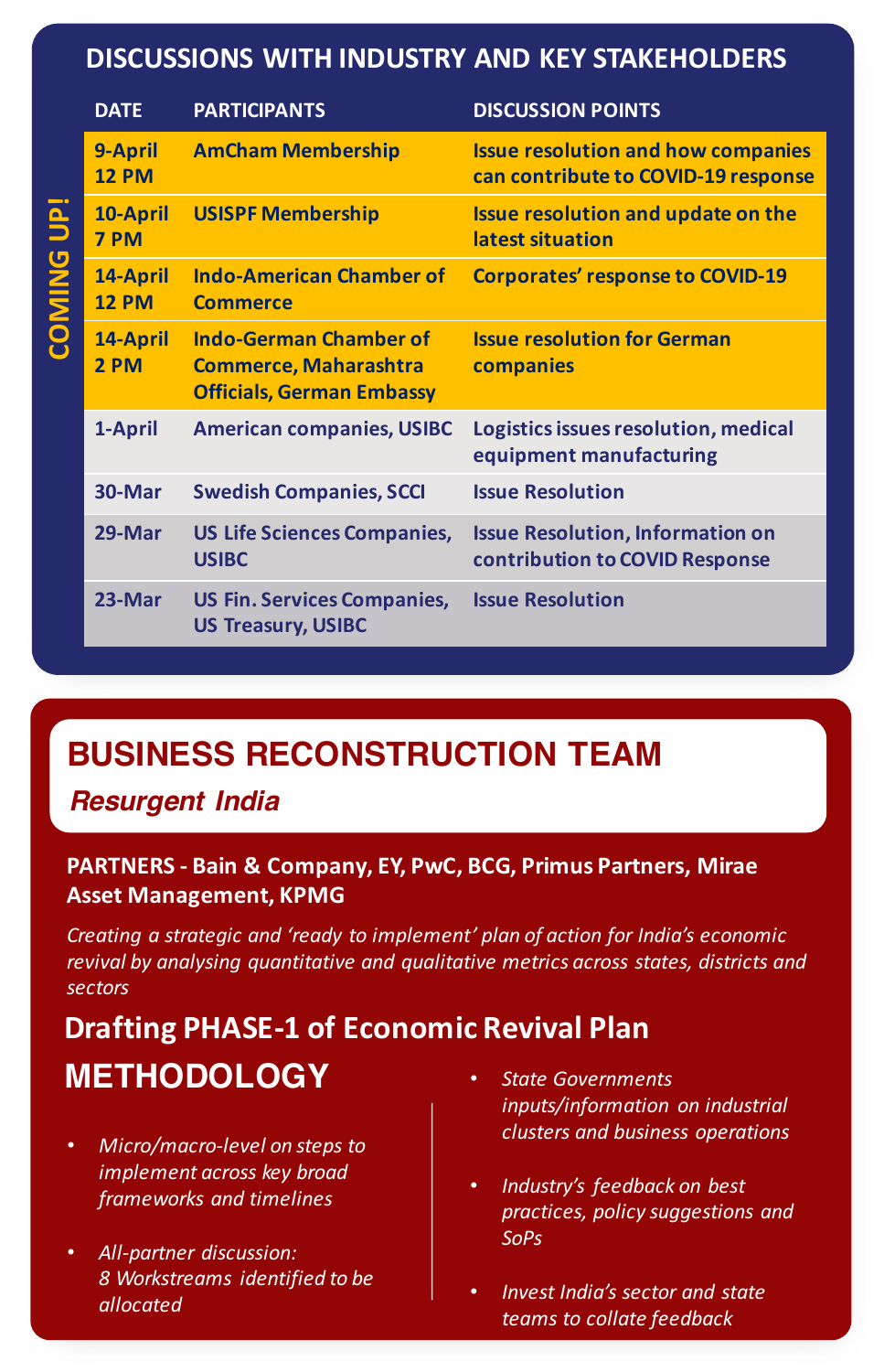#### **SUPPLIER OUTREACH TEAM**

*Connecting the Dots*

#### **KEY MATCHMAKING**

*Facilitated Reuben Hospitech ventilator manufacturer in Mumbai*  to carry out production by obtaining *permissions and e-passes for travel of* employees/workers, through *Maharashtra government*

*Helped Shymatex Exports get permissions to operate within 24 hours* 

## 1271 **Suppliers Contacted**

**Team connected with Secretary, Health** *(Government of Jharkhand) on pending drugs licenses for sanitizer manufacturers* 

*Advised Vakulab, a sanitizer solutions*  **startup** based in Bangalore, on COVID-19 solutions challenge and on how to *collaborate with local stakeholders* 

### *Sahyog: Social Impact Team* **SOCIAL IMPACT TEAM** *Sahyog*

**PARTNERS** - State Industries Departments, Government Incubators, **Office of PSA, BIRAC** 

*Channeling CSR funds toward COVID19 Relief*

#### **HIGHLIGHTS**

*Repository of 32 Relief funds for*  companies to access to meet their CSR *compliance for the year*

**Pipeline of \$46.8 Cr.** to be channeled to *COVID19 Relief funds (state and central level)*

*Donations of over 765,000+ PPEs from corporates*

*Received 80 COVID19 tech solutions*

*Reached out to 289 tech incubators across India* to *channel* CSR *funds into developing technology space*

*Repository of 21 NGO's working on COVID19 relief programmes*

**Partnered with BIRAC** to channelize CSR funds for COVID-19 solutions focused on diagnostics, vaccines and related interventions for controlling COVID-19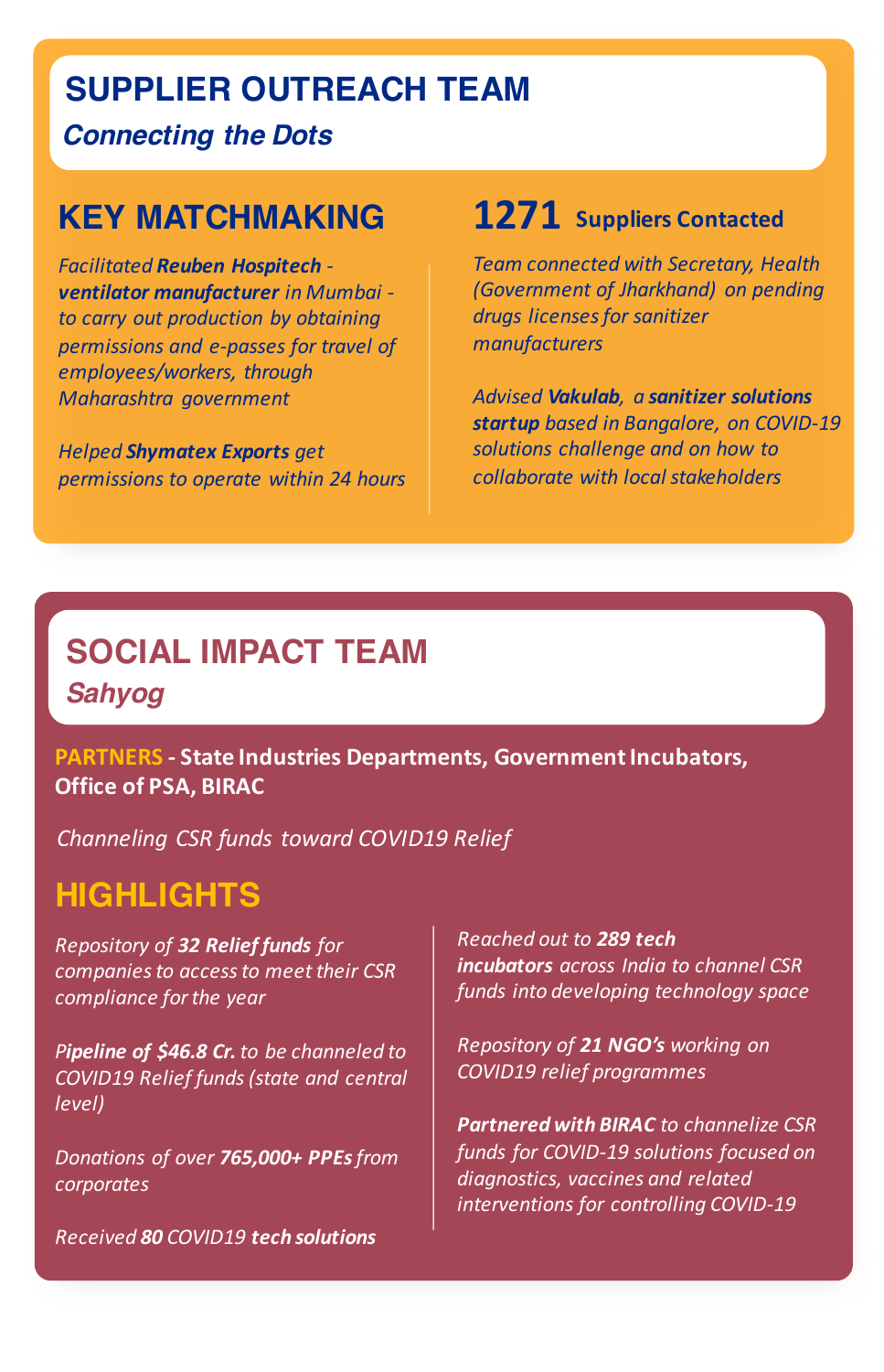## #startupindia

#### *Combatting COVID-19 Pandemic with Innovative Solutions*

#### **PARTNERS - GeM, TiE Delhi-NCR, IVCA**

Facilitating the startup ecosystem during the COVID-19 phase promoting *startup solutions to overcome the pandemic*

### **UPDATES**

**71** suggestions shared with DPIIT to *ease the regulatory burden and promote economic package*

*Research conducted to identify major regulatory issues and focus areas during and post the lockdown*

*Video conference organised with 70+ participants including SIDBI, NITI Aayog, SEBI, Sequoia, FICCI, ASSOCHAM and chaired by Hon'ble CIM Shri Piyush Goyal*

**SIDBI's COVID-19 Startup Assistance Scheme** promoted through the BIP *Platform*

### **STARTUP CHALLENGE** (Live till 15 April)

## **Solutions to combat Covid19**

Applications<br>**481+ Received from** 

**received** from **23 States**

### **KEY INNOVATIONS**

*Periwinkle Technologies Pvt. Ltd. A cloud-based system for patients to consult their doctors remotely.* 

*Neurosynaptic Communications Created a Corona Screening*  app(ReMeDi) which assesses the *infection risk based on patient details.*

*Maximum applications received are under:*

- o *Movement Tracking*
- o *Geofencing*
- o *Personnel Protective Equipment*
- o *Large Area Sanitization*

*70+ applications shortlisted and shared for preventive, curative, and additive solutions with Office of PSA*

#### *Accuster Technologies Pvt Ltd*

*Created a mobile lab with up to 24 hours of power backup to increase*  testing for COVID-19.

*Mobile labs already deployed in Delhi for testing.*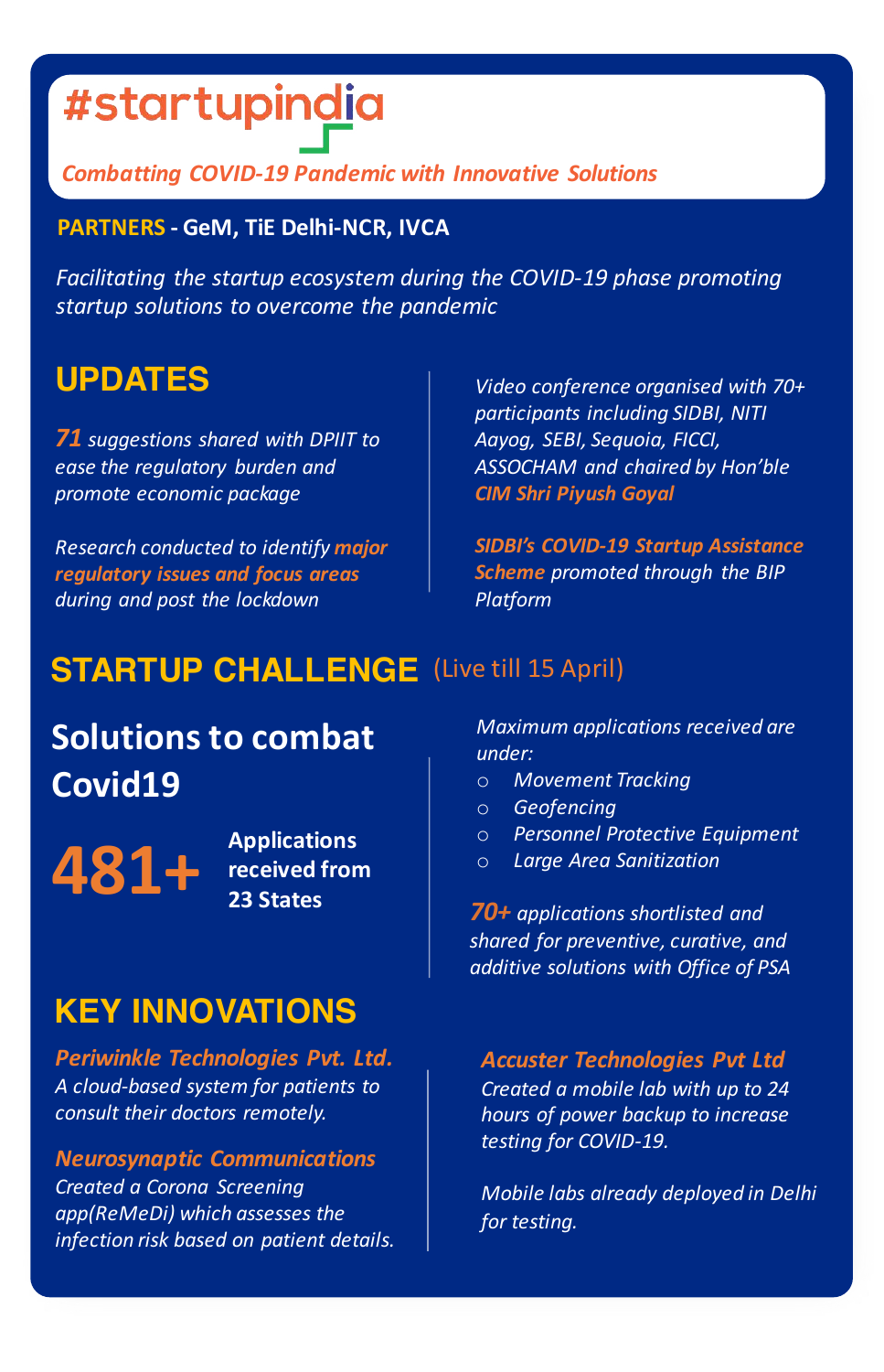## **REALTIME SUPPORT**

### **VC** with Hon'ble Minister of **Railways and Commerce & Industry Sh. Piyush Goyal**

*The Hon'ble Minister discussed* with Startups and regulatory *bodies measures for capital availability, liquidity measures, access to liquidity, movement of essential goods and government* support for startups & *entrepreneurs. All issues will be*  taken *up* by DPIIT for active *resolution*

**Ask Me Anything Session with** *RajanAnandan (Sequoia Capital) on consequences of COVID on*  economy of various sectors and *Startups 2,321 Registrations*

**Startup India and TiE Amaravati virtual workshop** on Hiring and *Building Crisis Ready Teams*

**Webinar on 'Business Continuity for Startups amidst COVID-19'** with *industry stalwarts on funding support and WFH 2,758 Registrations*

# **Launched! POTENTIAL SUPPLIER SOLUTIONS**

**[Click](https://www.investindia.gov.in/bip/suppliers-list)**

#### **Catalogue of suppliers for** critical health & safety and **medical equipment for COVID-19**

**Resources: List of Nodal officers for Customs Clearance during COVID-19** 

**Resources: State Covid-19 Control Room Helpline Numbers**

**Resources: List of NGOs providing relief during Covid-19**

## **Coming Up!**

**WEBINAR: 9 April, Noon** With AmCham; Doing Business Under COVID-19 Restrictions with Invest India

#### **WEBINAR: (TBA)**

UKIBC and Invest India to host a knowledge sharing session on various centre/state notifications and address issues faced by members

#### **WEBINAR: (TBA)**

Ways in which Startups can stabilize supply-chain and operations during COVID-19 crisis